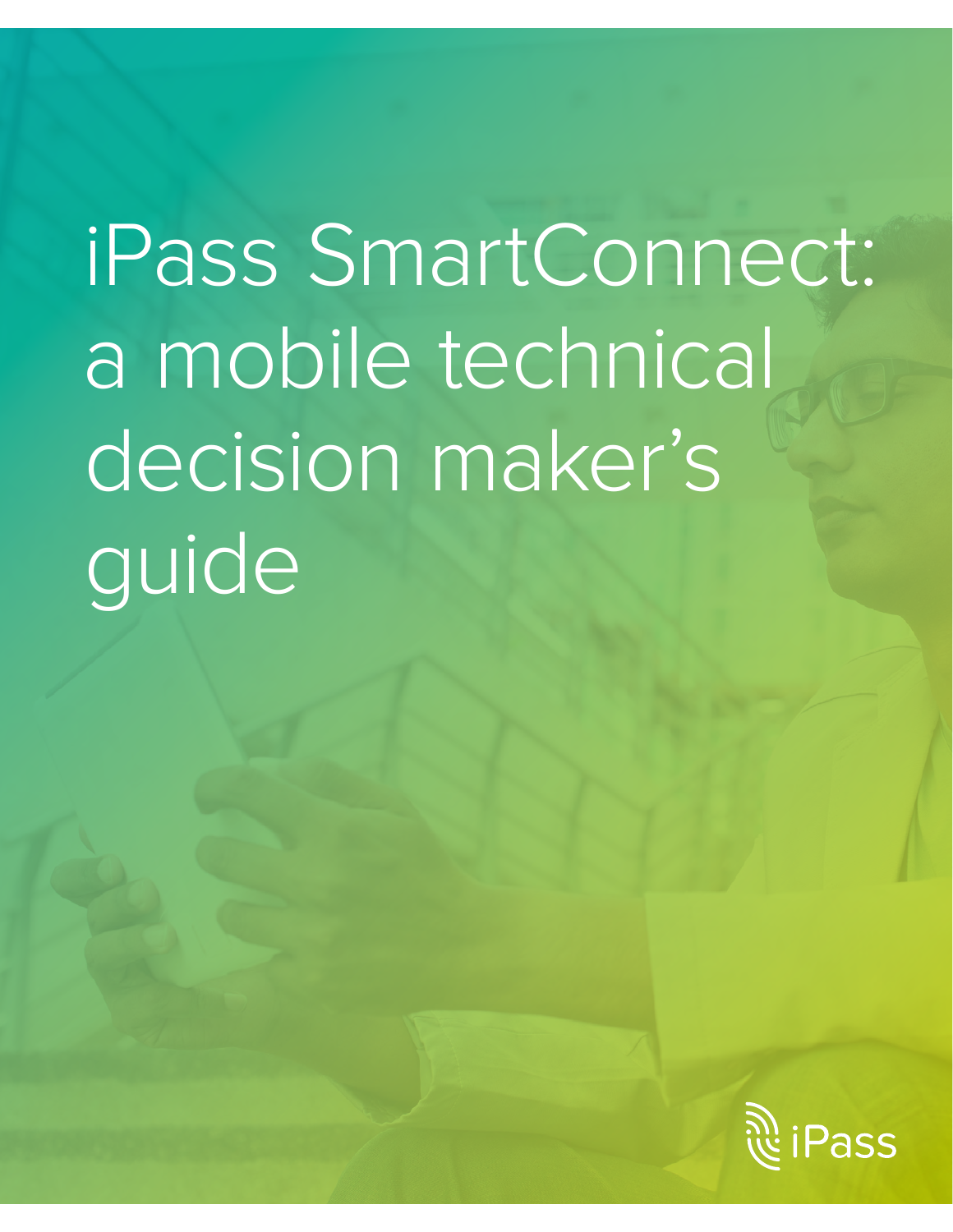## **CONTENTS**

| Executive summary                                    | 3              |
|------------------------------------------------------|----------------|
| Introduction: market dynamics                        | $\overline{4}$ |
| The benefits of having iPass SmartConnect in the mix | 5              |
| How the iPass SmartConnect platform works            | 6              |
| iPass SmartConnect SDK                               | 6              |
| Developer considerations                             | 8              |
| Use cases in detail                                  | 8              |
| Site-level Wi-Fi availability                        | 9              |
| Supplementing and replacing cellular networks        | 9              |
| Inflight connectivity                                | 10             |
| Cost reduction                                       | 10             |
| Wi-Fi analytics                                      | 10             |
| Traffic control and load balancing                   | 11             |
| The customer perspective                             | 11             |
| Conclusion                                           | 11             |
| Glossary                                             | 12             |
| About iPass                                          | 12             |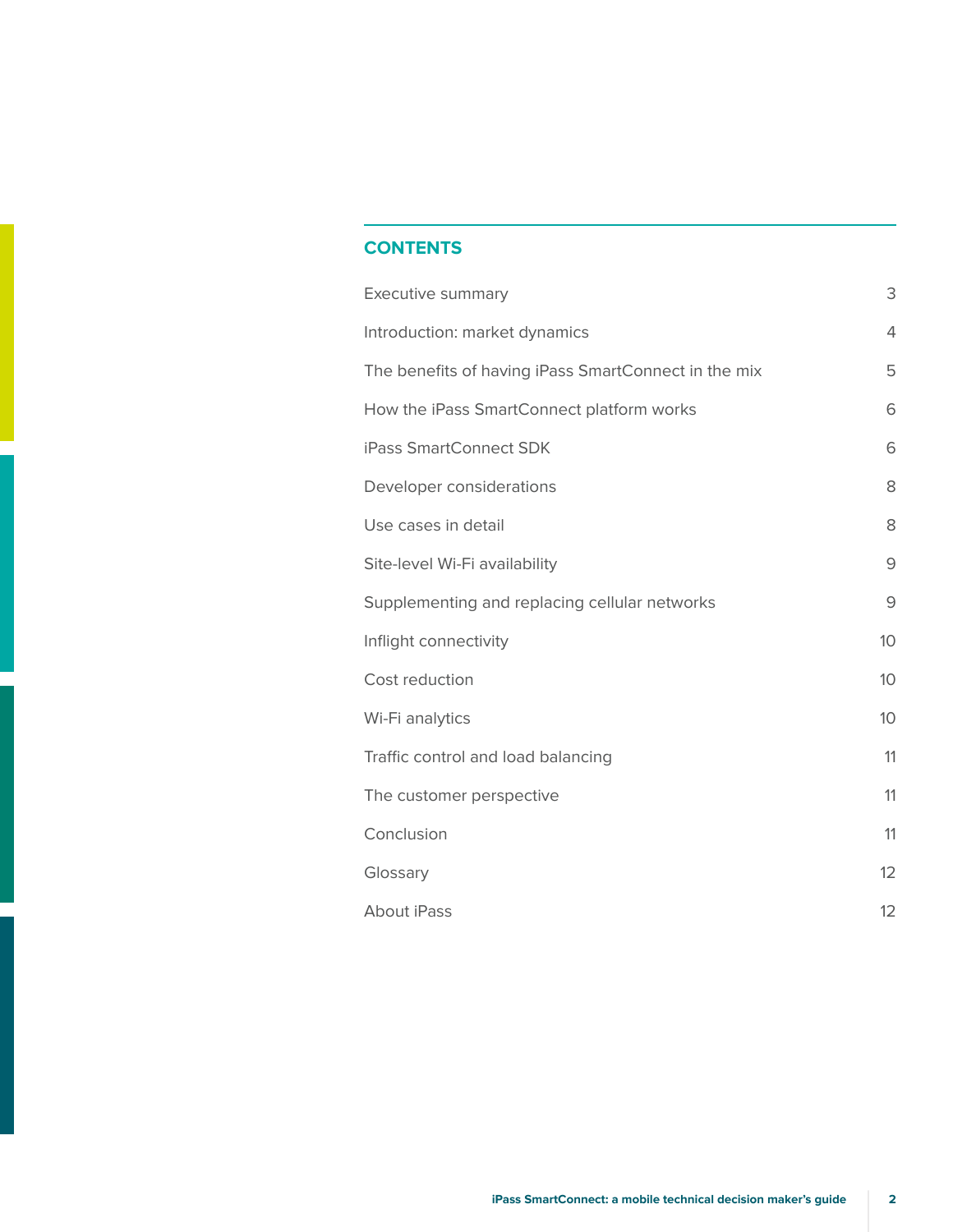# <span id="page-2-0"></span>**Executive summary**

Adding Wi-Fi connectivity into a mobile operator's offering is potentially an attractive way to extend coverage and enhance customer satisfaction at low cost. However, doing this at scale may present significant integration challenges, requiring substantial investment.

To get around this, iPass, a software and technology company that provides mobile connectivity to the world's biggest Wi-Fi network, has developed a data-driven platform called iPass SmartConnect that not only overcomes major integration challenges but also delivers significant additional intelligence. iPass SmartConnect can be integrated into a mobile network relatively easily thanks to a simple yet powerful software development kit (SDK).

This document outlines the main technical characteristics of the platform and illustrates some of the main use cases that could be of benefit to mobile operators.



Mobile traffic reached 7.2 exabytes per month at the end of 2016, having grown 63 percent over the course of the year.<sup>1</sup>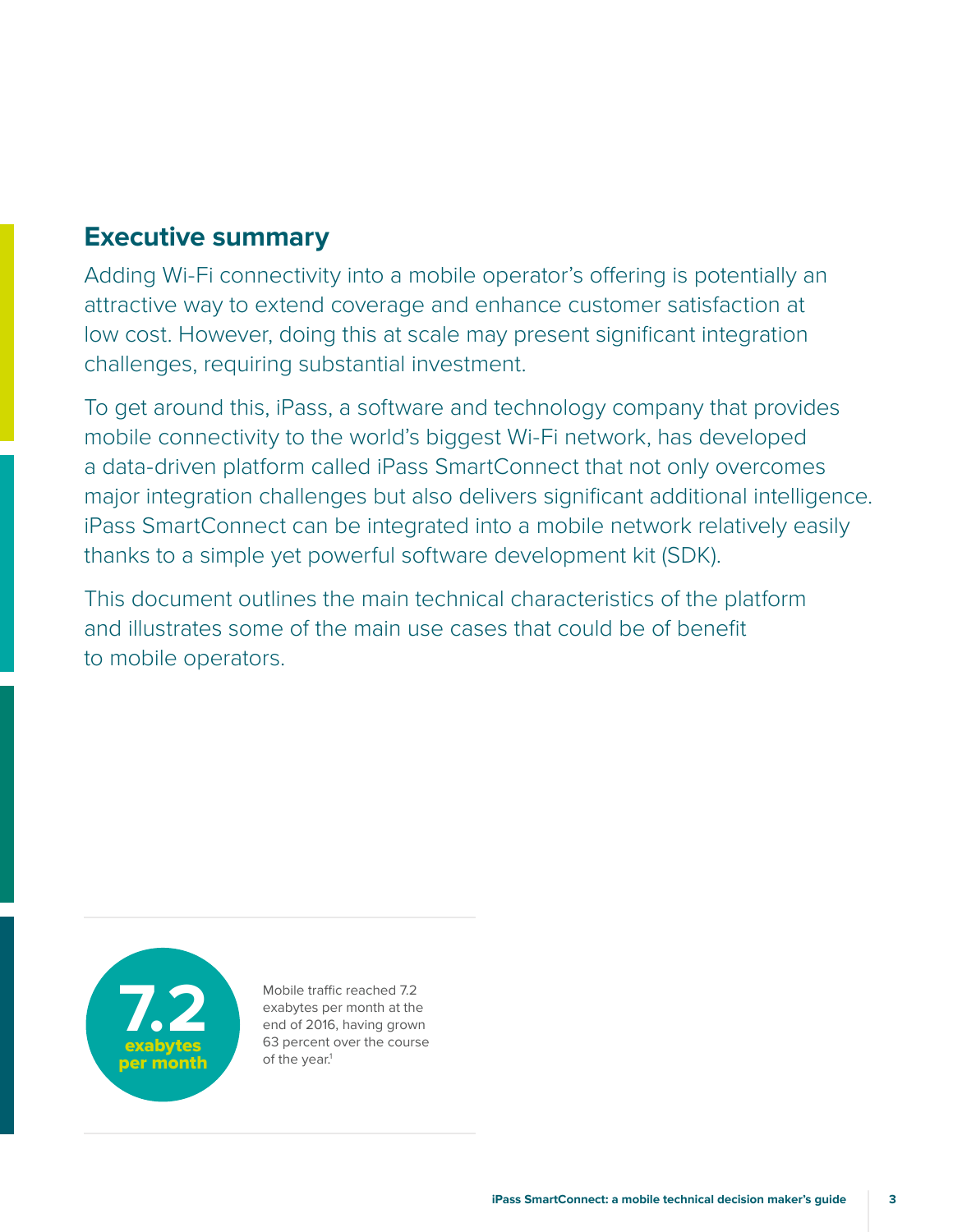## <span id="page-3-0"></span>**Introduction: market dynamics**

We are witnessing unprecedented growth in mobile data traffic. According to Cisco's Visual Networking Index, mobile traffic reached 7.2 exabytes per month at the end of 2016, having grown 63 percent over the course of the year.<sup>1</sup> Consumers have shown a voracious appetite for data and demand that they receive faster network speeds and unlimited data plans at cheaper prices. That means that the (finite, comparatively more expensive) cellular capacity that's being added to meet this demand is being consumed almost immediately. Those economics aren't great for mobile operators.

Against this backdrop, it is becoming increasingly difficult for mobile operators to maintain profitable margins and average revenue per user (ARPU). This is creating problems for the industry. Some industry sources, for example, believe that no more than 35 percent of MVNOs will remain profitable in the long term.<sup>2</sup> While the obvious answer is to build out additional mobile network capacity, this requires capital that is hard to come by and is not an option for MVNOs.

Hence operators must maximize their use of all and any available networks. But here again there are challenges. Sub-4G networks may only have limited capacity to carry data at the speeds now demanded by customers, for example.

However, Integrating Wi-Fi into a heterogeneous mobile network has not always been easy. In 2002 iPass helped publish a specification for web-based login and seamless client integration referred to as the WISPr (Wireless ISP roaming) specification, there has been little consistency in its implementation by Wi-Fi Access Gateway providers over the years. As a result, delivering a seamless Wi-Fi connection management experience has required significant collaboration with Wireless ISPs and an investment in dedicated in-house expertise to diagnose each provider's WISPr implementation. What the industry has lacked

until now is a technology interface that would allow MNOs and MVNOs to incorporate Wi-Fi into their networks in a plug-and-play fashion, without having to deal with underlying technical details while still maintaining carrier-grade quality and security.



iPass SmartConnect™ has been designed to address this issue, opening a new horizon of competitive opportunity for the mobile industry.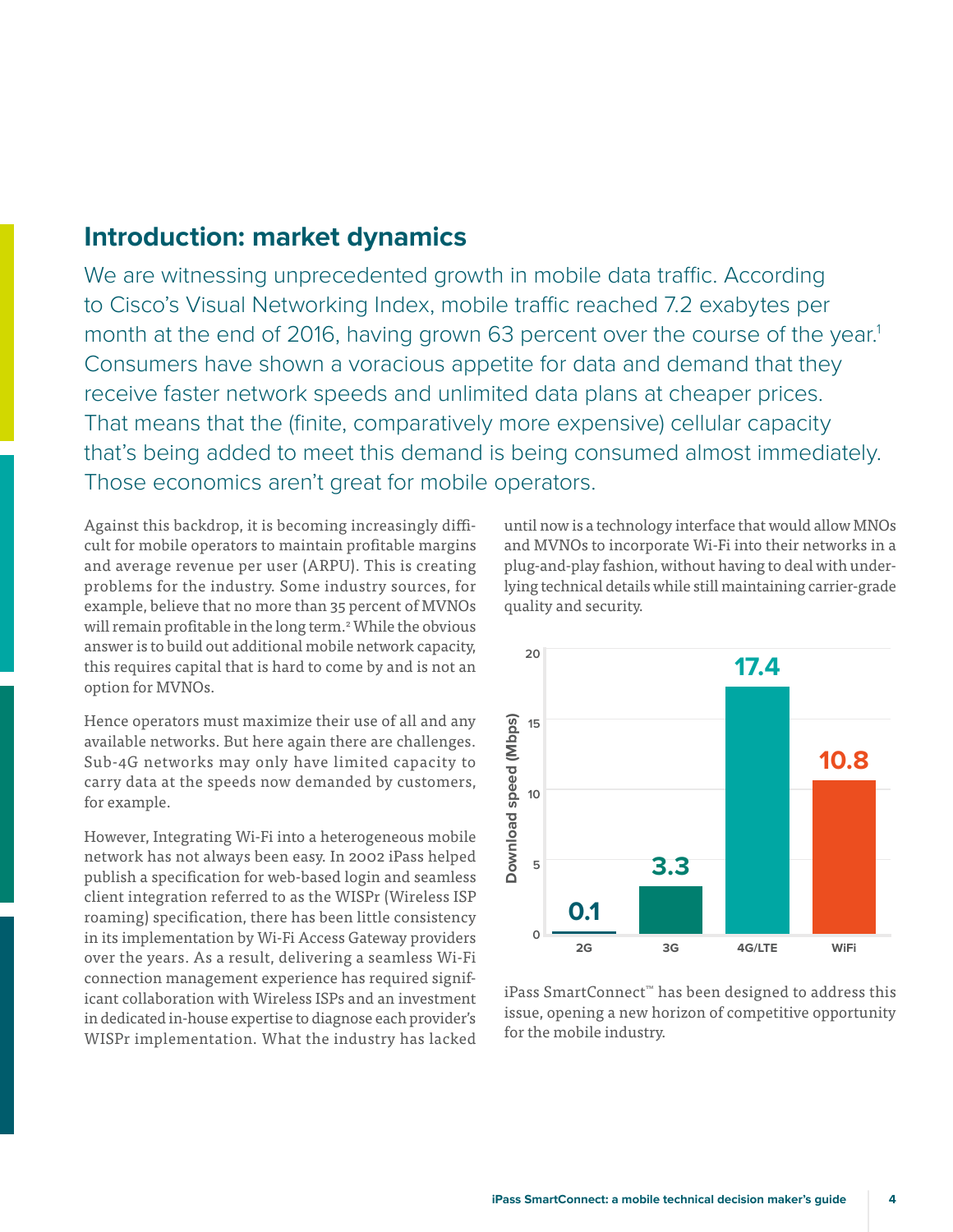# <span id="page-4-0"></span>**The benefits of having iPass SmartConnect in the mix**

iPass SmartConnect is a multi-bearer intelligent network selection and connectivity management platform based on iPass intellectual property developed over iPass' twenty years of hybrid access network selection and management. As part of its vision to make the service invisible to end users, in late 2015 iPass announced iPass SmartConnect, a service that automatically chooses the best connection based on a user's needs, enabling iPass users to seamlessly transition between mobile and wireless networks.

iPass SmartConnect not only 'curates' new hotspots into its network, but also gives iPass unprecedented visibility into the global Wi-Fi map as well as extensive insight into user behavior and needs. In effect, every user adds to a constantly growing knowledge base of global hotspot performance, so that iPass SmartConnect can make continuously more informed connection choices. In essence, by collecting data on Wi-Fi and cellular networks, iPass Smart-Connect delivers an always-best-connected experience to users.

Intelligence within the iPass SmartConnect platform also allows for more educated decisions about the best handoff points between cellular and Wi-Fi networks, which translates into a smoother, more gratifying customer experience.

iPass SmartConnect has helped significantly drive connection success rates. In a similar vein, iPass SmartConnect can improve the user experience by providing information about specific network availability, for example when users board a plane with inflight Wi-Fi.

These features allow MNOs and MVNOs to enjoy higher customer satisfaction and reduced churn without having to commit to significant investments.

In addition, iPass meets stringent security standards for government agencies, finance organizations, and countries with strict data privacy laws. The iPass Cloud platform authorizes and authenticates the user and then activates the user's device with unique, secure, device-based credentials. Users no longer need to enter usernames and passwords or sensitive credit card information to gain access to Wi-Fi hotspots worldwide. Once users have gone through the initial activation process, iPass authorizes the user's device each time they connect.



iPass SmartConnect has helped drive connection success rates well above 70 percent, rising to more than 80 percent within inflight wireless systems.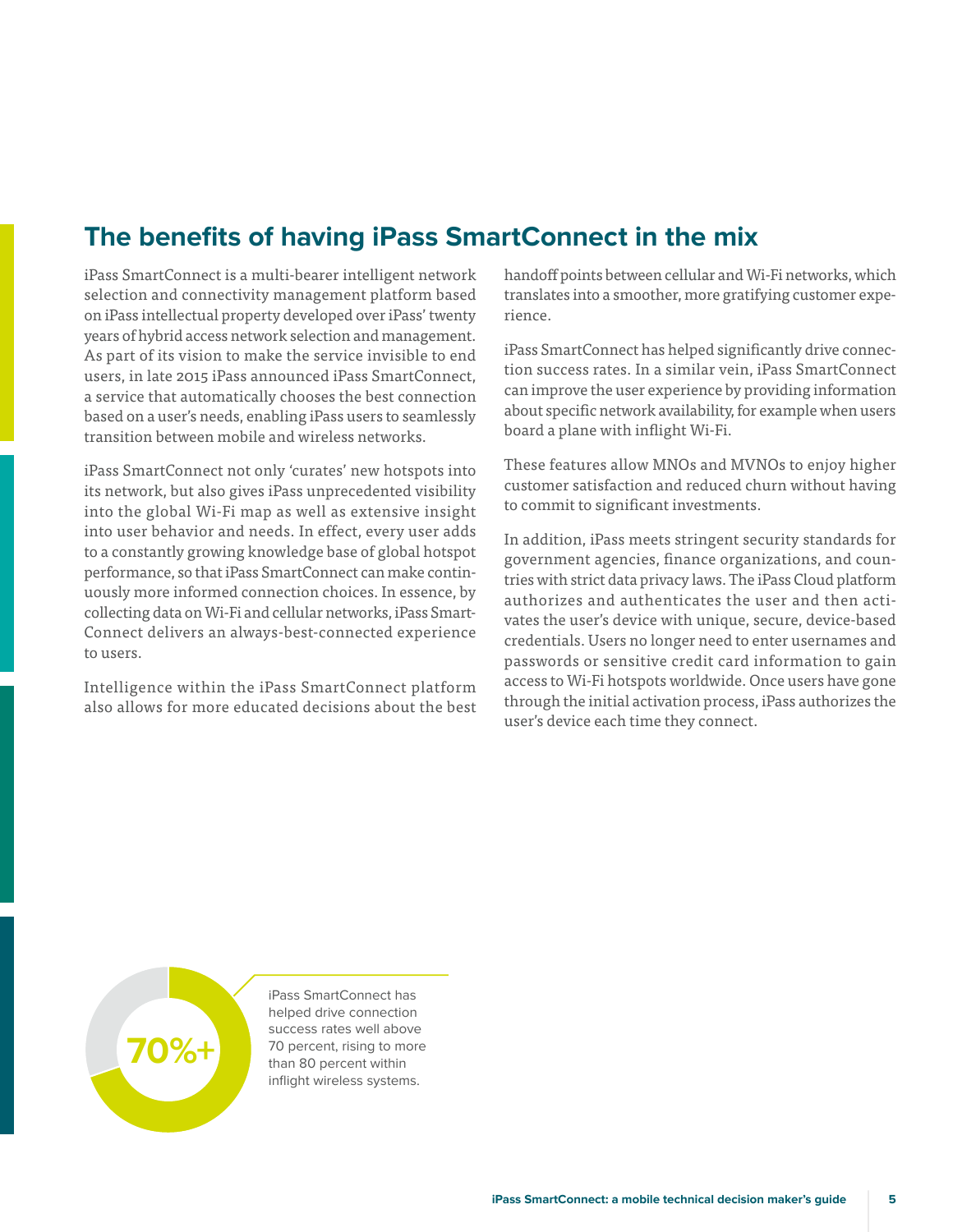# <span id="page-5-0"></span>**How the iPass SmartConnect platform works**

Based on iPass' patented Service Quality Management technology, iPass SmartConnect significantly improves the Wi-Fi user experience. An overview of the system function is as follows:

- As iPass users roam, their devices aggregate anonymous usage data to determine the location, signal strength, and speed of iPass hotspots.
- location accuracy using GPS, signal strength, and machine learning to continually analyze access point centroids.
- Aggregate data creates a real-time picture

## **iPass SmartConnect SDK**

iPass SmartConnect, and its associated SDK, helps third party developers take advantage of the knowledge and experience that iPass has in providing connectivity to Wi-Fi networks. The iPass SmartConnect SDK is a set of tools to help developers build and manage Wi-Fi connectivity within their applications. It is lean and simple, yet provides great control. Its main elements are as follows:



of iPass' global network of Wi-Fi hotspots.

- As a user comes into range of iPass hotspots, iPass SmartConnect can use predictive analysis to connect the user to the best hotspot for their needs.
- In addition to mapping iPass hotspots, iPass Smart-Connect also aggregates anonymous usage data on hotspots not yet part of the iPass network.
- As iPass better understands user behavior patterns, it can add new access points into the network based on where users need them.

The SDK enables operators to embed iPass-patented mobile connectivity technologies and services into their applications. Developers will need to be signed in to the iPass developer program to access the SDK and accompanying documentation. The SDK is broken out into platform-based repositories, to make it easy for developers to find the assets they need.

At a high level, the SDK sits on top of the Wi-Fi stack and provides convenient methods to manage Wi-Fi connections. It also enables access to the iPass footprint by authorizing the user based on credentials or tokens. It comes with a default network ranking algorithm**,** which can also be overridden with custom policy configurations.

The current version of the iPass SmartConnect SDK supports activation, connectivity services, authentication, an iPass SmartConnect connection manager and open access networks, and VPN functionality. Included in the SDK package is documentation, a how-to developer guide, a sample reference app and source code, and an iPass hotspot-in-a-box router to test application connections.

## **Activation**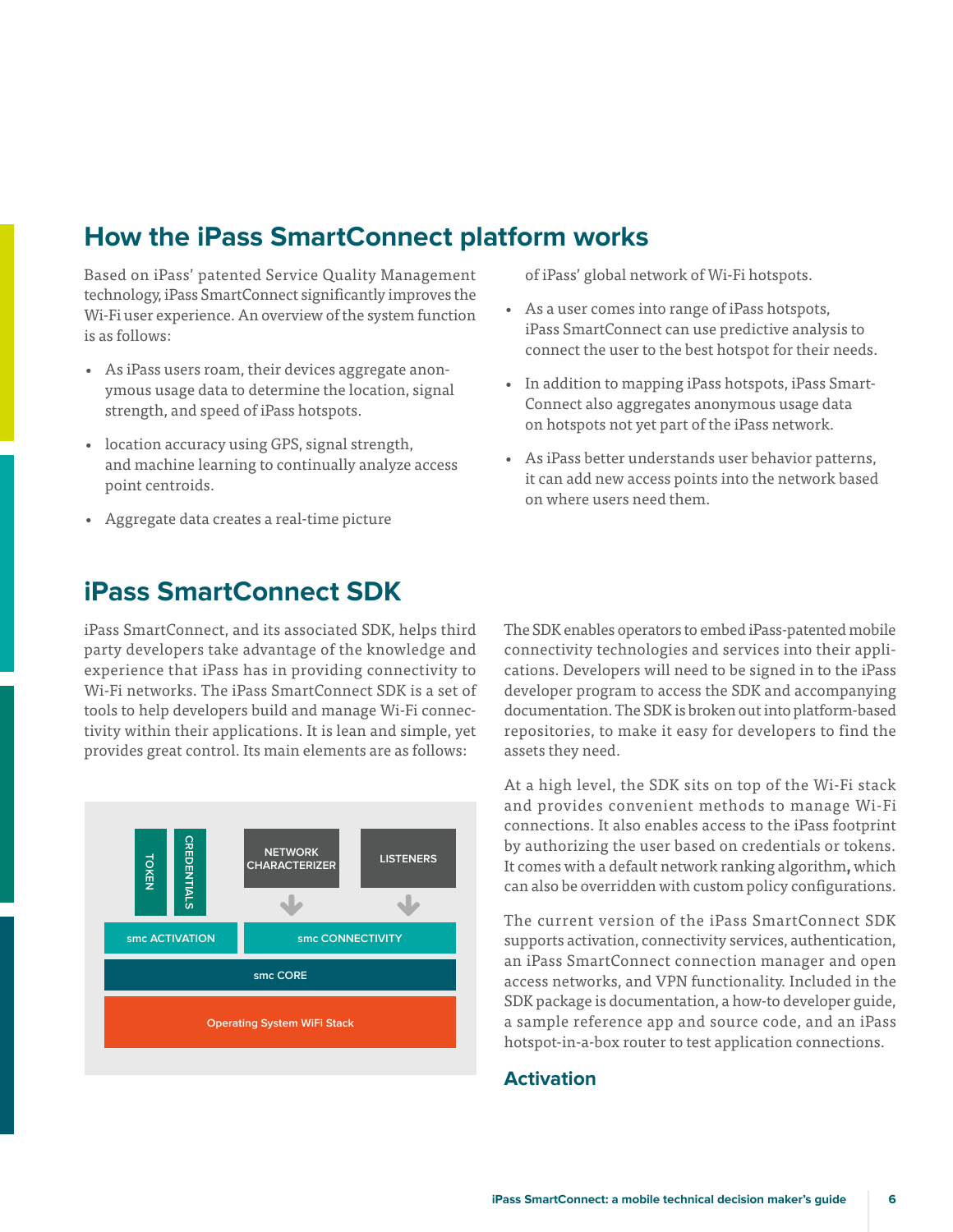For an operator's app to gain access to the iPass global footprint, the app needs to be activated via one of two simple-to-use activation methods. The first is via user credentials, whereby an iPass activation server validates customer-specified credentials and, if authorized, activates the app.

The second is via a token: if enabled, the iPass provisioning application programming interface (API) can use tokens to activate devices via an iPass activation server.

## **The connectivity container**

The container app is the consumer of the iPass SDK. It uses the connection manager to trigger various connectivity functions and receive connection-related information through various events. The connectivity container's connection manager is the core of the SDK. It provides APIs for initiating or tearing down connections and listens for connection attempts, reachability status, and so on.



## **The iPass portal**

Developers get access to a centralized, self-service administration portal designed to manage users, profiles, and iPass related-configurations required for the application that is using the SDK. Users can be provisioned as individuals, in bulk, or via a provisioning API.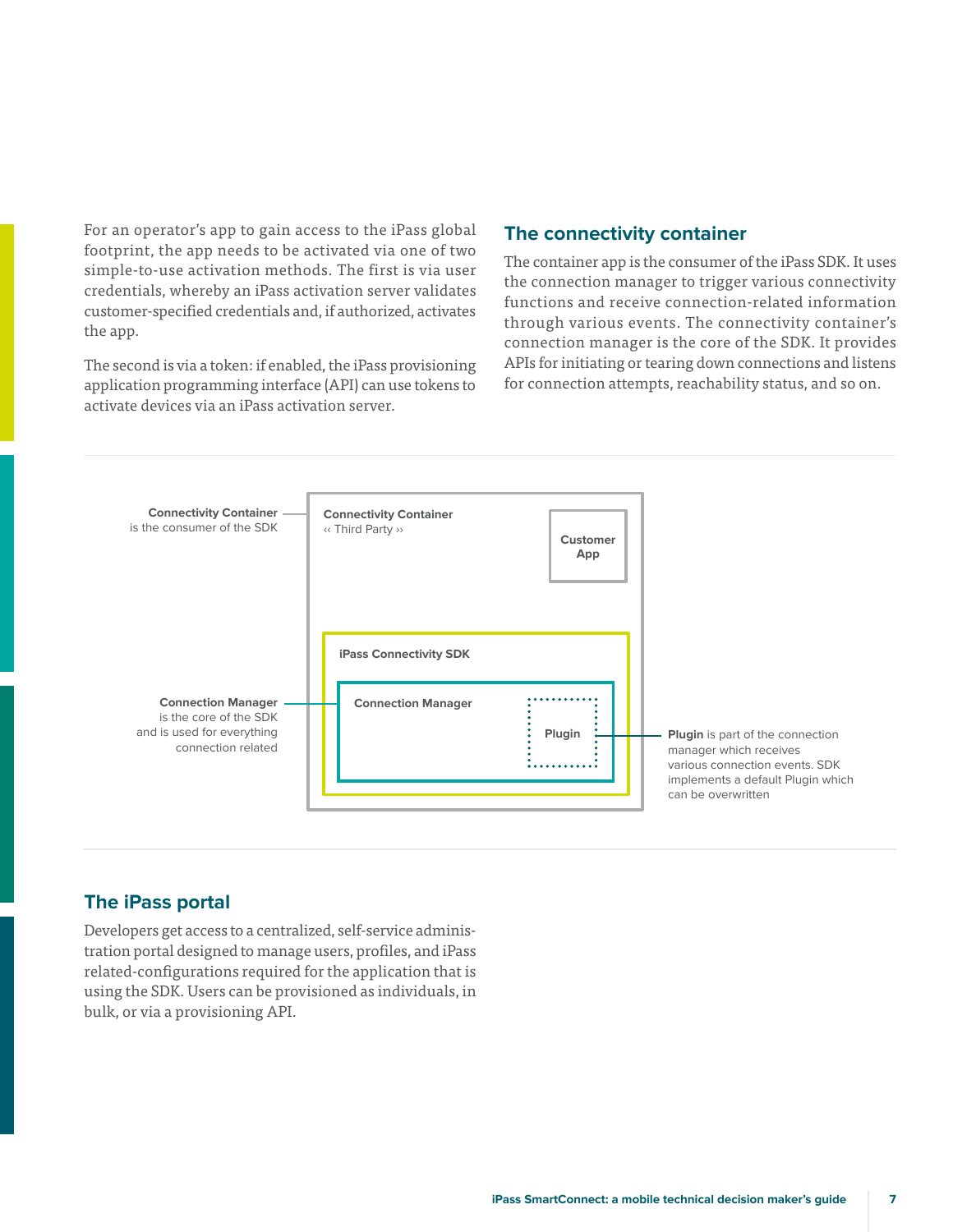## <span id="page-7-0"></span>**Developer considerations**

The iPass SmartConnect SDK is compatible with iOS and Android device operating systems. A Windows SDK is currently under development. The operating system requirements for iOS and Android are as follows:

#### **iOS**

The SDK is supported only on iOS 9 and higher devices and XCode 7 or higher developer toolsets. Developers must have a developer account with Apple and knowledge of Objective C/Swift, Frameworks, and the Apple developer portal. Developers must also have Network Extension entitlements with Apple before the host app can run on a device. Entitlements are granted by contacting [networkex](mailto:networkextension@apple.com)[tension@apple.com.](mailto:networkextension@apple.com)

## **Use cases in detail**

iPass SmartConnect carries a level of in-built intelligence that can add significant benefits to mobile network operations. An outline of some of the main use cases that can be enabled through iPass SmartConnect is given below. For more details on these and other potential use cases, please contact us.

## **Maintaining connection for critical applications**

Losing connection during a handover from the mobile network to Wi-Fi, or vice versa, is a potentially major source of customer frustration, particularly when the user is relying on a connection-sensitive application such as a voice call or video. This problem potentially limits the usefulness of Wi-Fi in a mobile setting, since most networks lack the intelligence to identify when a handover is permissible.

Furthermore, traditional systems may lack the analytical capabilities to tell whether the handover is worthwhile in the first place, for example when a Wi-Fi signal will only be tolerable across a short distance. The intelligence inherent in iPass SmartConnect, however, addresses both problems.

## **Android**

The SDK is supported only on devices running 4.x or higher and an integrated development environment (IDE) running Android Studio 1.5.1 or higher. Developers need an account with Google and knowledge of the Android API and Java.

Drawing on its continuously updated database of hotspot signal strengths, and integrating this with information on the speed and direction of travel of a mobile device, iPass SmartConnect can establish the exact point at which it makes sense to switch between networks. It can also monitor application use on the mobile device and hold off switching networks if there is danger of disconnecting a critical application.

This functionality can distinguish between, say, a music application with enough buffering to ride over a handover-sensitive and data-intensive app such as Skype for Business, which would be adversely affected by a drop in the connection.

#### **Connectivity improvement**

Because the iPass SmartConnect platform is continuously monitoring the signal quality received by all its users, it can assess which access points and hotspots offer the best connectivity at any point in time, and connect to them accordingly. This monitoring capability extends to access points that are outside the iPass network. This allows iPass to continuously identify new hotspots and select the highest-quality ones to add to its network.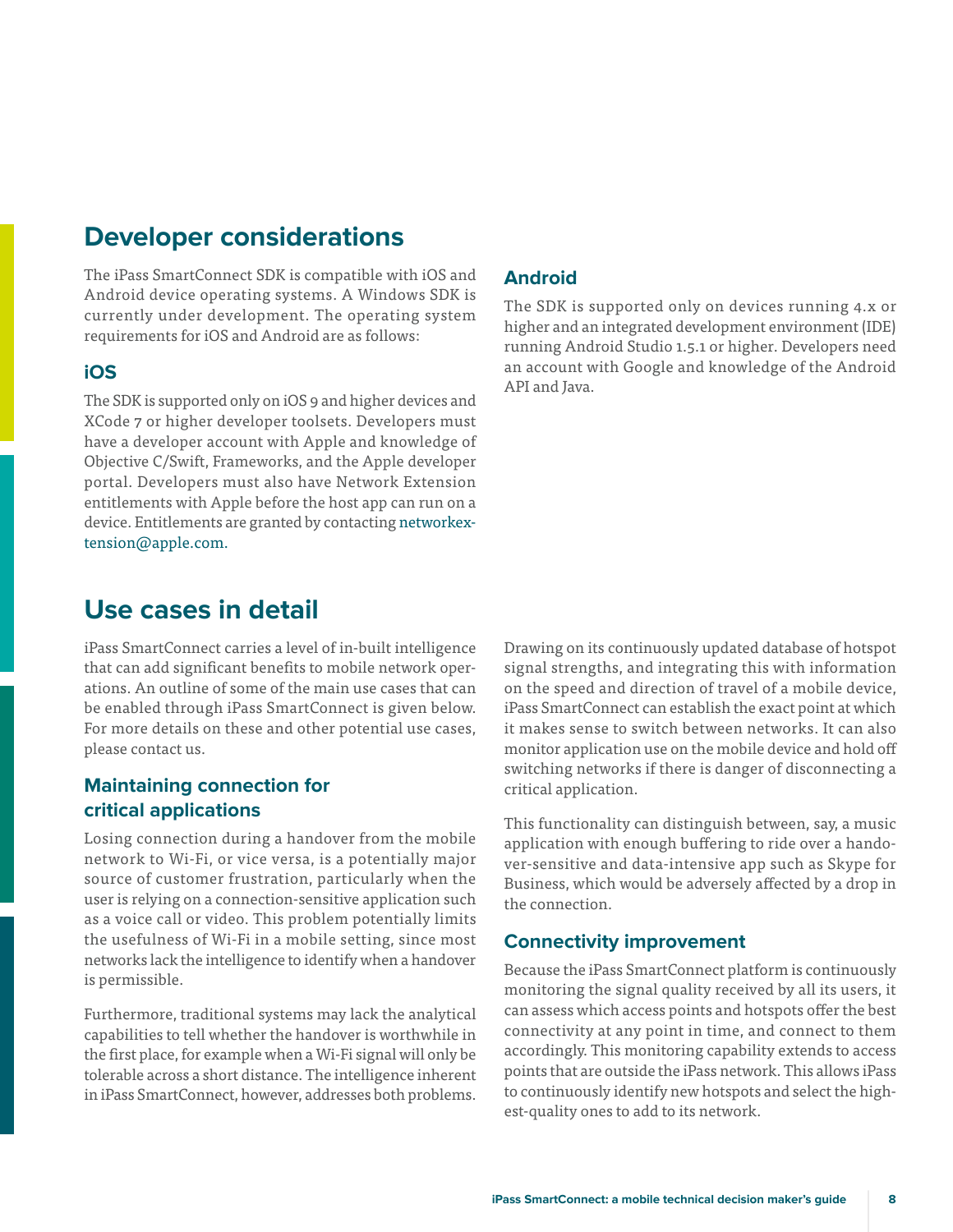<span id="page-8-0"></span>The network is already the largest in the world, with more than 62 million hotspots, and has increased by more than 2000% since 2014.

It is important to note that, in addition to allowing iPass to add more hotspots, the data analysis enables iPass to discard and replace those lacking in quality, for example because of older wireless standards. Hence the iPass network improves as it grows. Mobile operators can take advantage of this to deliver connectivity improvements to their customers, for example by specifying an automatic handover from the cellular network to Wi-Fi in areas where the latter offers better performance.

#### The operator can set parameters to suit their needs, such as only joining access points that have a connection success rate above a given threshold. Another useful feature is that iPass SmartConnect can learn from past behaviors relating to a single user. Thus, for example, if a user consistently logs onto a given hotspot, say at work or at home, iPass SmartConnect can learn to ignore other hotspots in the vicinity, thus reducing the likelihood of unnecessary handovers.

# **Site-level Wi-Fi availability**

The iPass SmartConnect platform curates hotspots by analyzing access point performance across several variables, including signal strength, wireless standard, and connection success rate. Access points with four connection failures in a row are earmarked for removal from the network. This ensures robust performance at the access point level, but iPass SmartConnect goes further by also analyzing performance at the hotspot and building level.

The purpose of this analysis is to make sure users do not suffer poor performance arising from multiple connection failures involving different access points across a site such as an airport or train station. Having site-level visibility of Wi-Fi quality allows mobile operators to create traffic and connection policies that can improve user experience in highly transited areas.

# **Supplementing and replacing cellular networks**

Conversely, having detailed, granular knowledge of hotspot quality makes it easier for mobile operators to rely on Wi-Fi in areas where cellular coverage is lacking. Operating a hybrid cellular and Wi-Fi network makes it possible to provide much wider coverage, with vastly improved customer experience in hard-to-reach locations such as the interior of buildings, at no capital cost.

Furthermore, with iPass SmartConnect the operator can set parameters to ensure the customers' experience with Wi-Fi is as good as or better than that which the user gets

through the cellular network. Complementing traditional mobile network services with strong Wi-Fi connectivity can enhance in-building performance and allow MNOs and MVNOs to better serve important niche markets, such as the enterprise.

Many enterprises are already embarking on major employee mobility initiatives, in which the potential for integrated Wi-Fi and mobile communications is highly valued.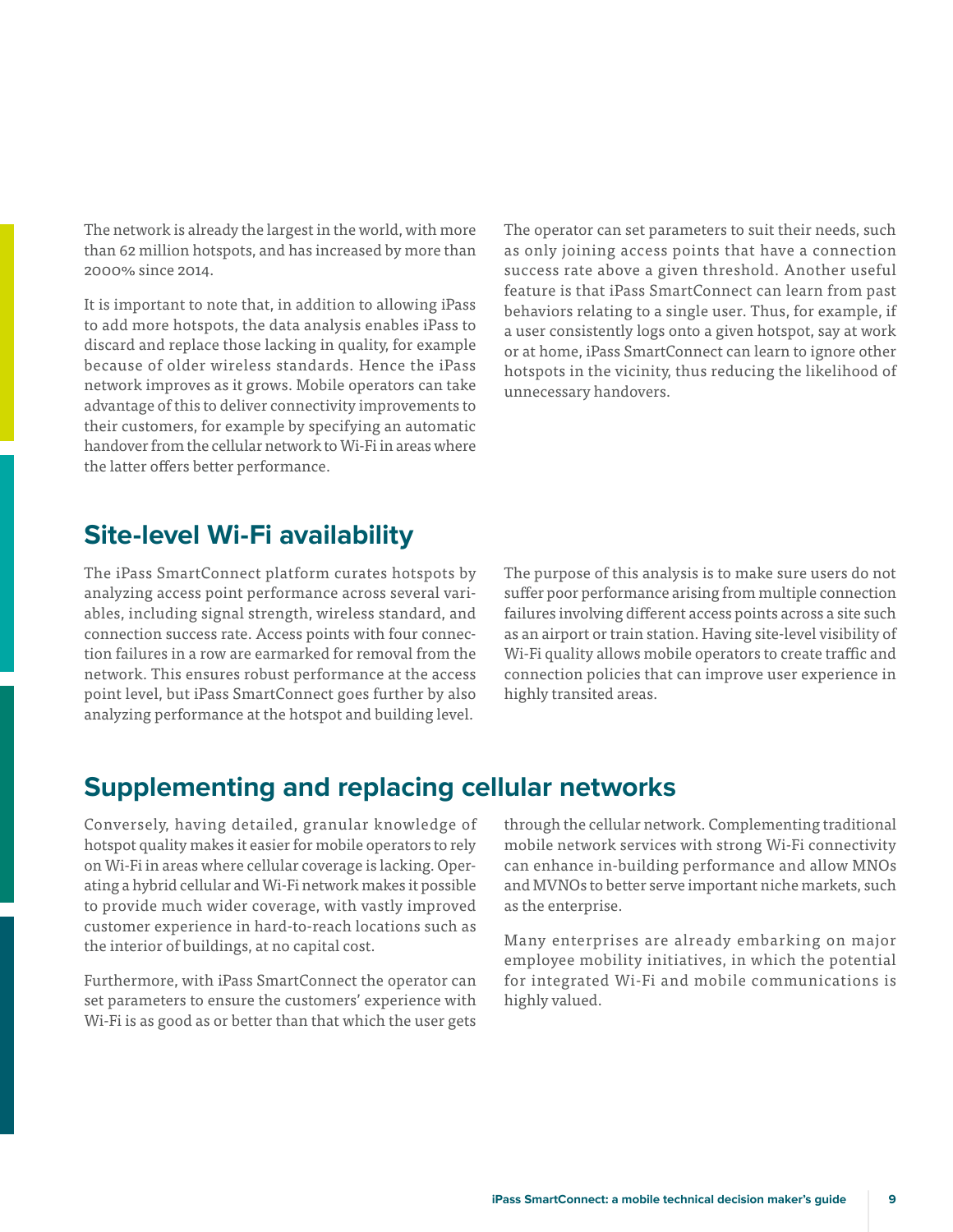## <span id="page-9-0"></span>**Inflight connectivity**

Inflight connectivity is a potentially massive driver of mobile customer satisfaction, and one that can only be captured through Wi-Fi. Until recently, inflight Wi-Fi has been a predominantly US phenomenon, but with Inmarsat and Deutsche Telekom's European Aviation Network entering commercial service in 2017, the availability of aircraft-based connectivity looks set to soar.

As of January 2017, passengers could enjoy Wi-Fi for free on at least eight airlines, including Emirates, JetBlue, and Air China.3 Inmarsat says the inflight Wi-Fi market will be worth \$1 billion by 2020.<sup>4</sup> And already, inflight connectivity is among the top five use cases seen by iPass, in part

because of the large number of people in the air at any given time and in part because of the lack of other connection and entertainment options.

All this, despite only a tiny number of access points. Using iPass SmartConnect, mobile operators can incorporate inflight connectivity seamlessly into their current offerings, helping to improve customer satisfaction and loyalty. The analytics in iPass SmartConnect deliver a connection success rate greater than 80 percent for inflight Wi-Fi. And iPass SmartConnect can guide users to download connectivity apps before takeoff, further improving the customer experience.

## **Cost reduction**

With mobile operators facing increasing pressure to contain costs, offloading as much traffic as possible onto public Wi-Fi networks makes a lot of sense, particularly if users can be assured of levels of service akin to those they get with the mobile network. This is often the case. Even

though mobile networks are being continuously upgraded, in many places Wi-Fi now offers superior connectivity and performance. And most importantly, Wi-Fi is not a space that is being crowded out by competitor MNOs and MVNOs, at least not yet.

# **Wi-Fi analytics**

Having a clear view of the health of the network is of paramount importance to any mobile operator. In this respect, the analytics offered by iPass SmartConnect offer three potential benefit streams to operators.

- First and foremost, operators benefit from in-depth analytics around the hotspots being used by their customers.
- Second, the behavior of iPass SmartConnect can also reveal trends and shortcomings in the cellular network. An unusual number of handovers to a Wi-Fi network, for example, might indicate a problem with cellular coverage in the area.
- Finally, an increasing number of mobile operators also operate Wi-Fi hotspots of their own, frequently with legacy equipment. The scanning capabilities of iPass SmartConnect make it possible to easily check on the health and status of these infrastructures.

Aside from these network-level capabilities, iPass SmartConnect also offers operators the opportunity to carry out deep analyses of customer behavior, such as application usage or location. This information can be valuable for activities such as marketing and new product development.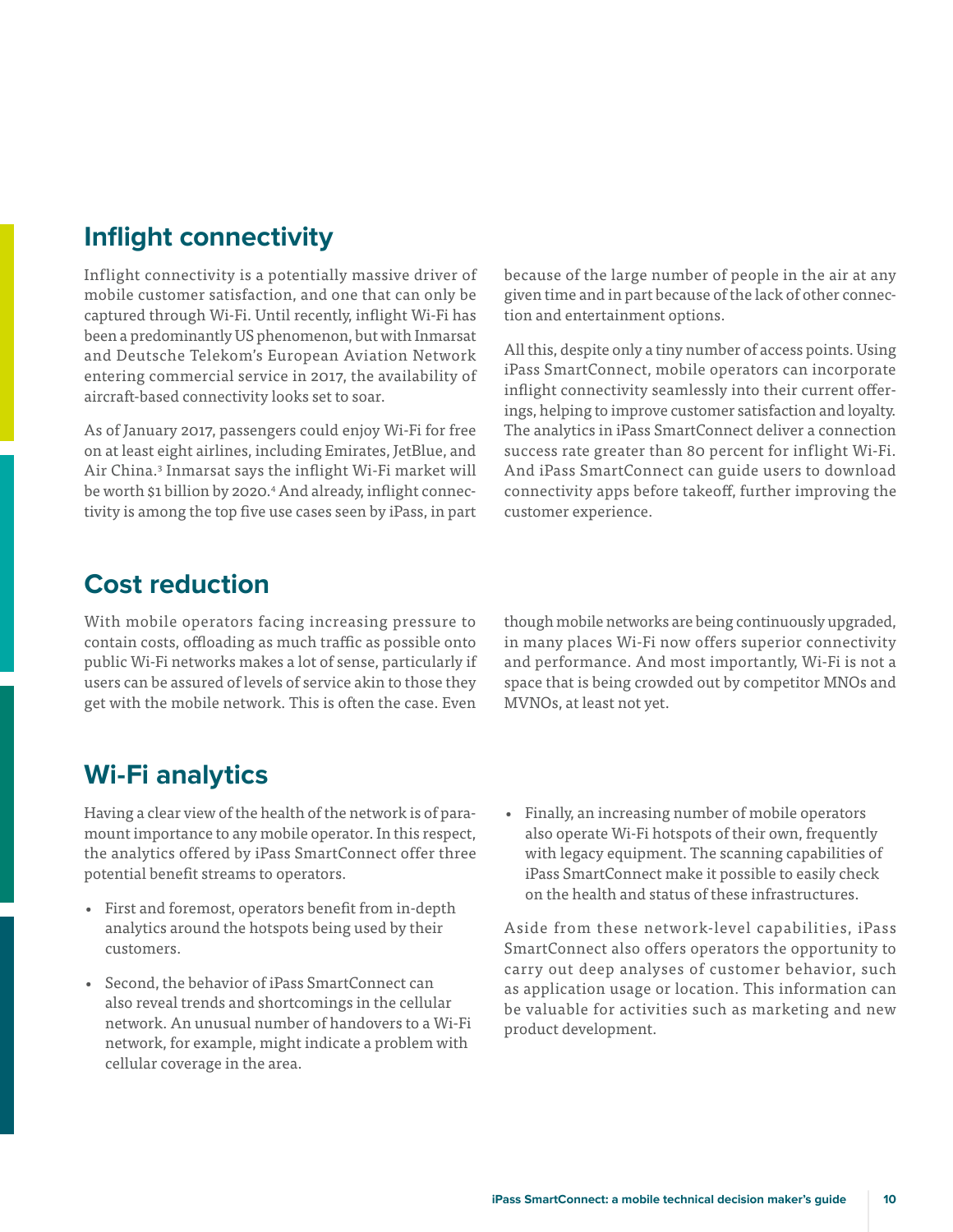*"MVNOs have a tremendous opportunity to differentiate their services by offering global unlimited Wi-Fi services to their subscribers."*

## <span id="page-10-0"></span>**Traffic control and load balancing**

If mobile traffic is like water flowing through a pipe, then for many MNOs and MVNOs it is becoming clear there is a real threat of overflow. Adding Wi-Fi to the mix gives operators an extra set of pipes to play with. And with iPass SmartConnect it is possible to balance traffic across the cellular and Wi-Fi networks intelligently, to maintain maximum flow while safeguarding customer experience.

Beyond managing current traffic flows, the rapidly expanding nature of the iPass SmartConnect network means it could help operators defer the need for capital investment in cellular networks, freeing up cash for other uses.

## **The customer perspective**

"MVNOs have a tremendous opportunity to differentiate their services by offering global unlimited Wi-Fi services to their subscribers. In such a competitive market, in which MVNOs often have limited resources to develop their own applications and services, Mobilise can provide a completely managed solution with a customized user experience.

"Wi-Fi first is a high priority initiative for many MVNOs in today's market, and unlimited, global Wi-Fi access via Mobilise Hotspot and iPass represents a unique value proposition for MVNOs, so we are delighted to be working with iPass to make this possible."

—Hamish White, Mobilise founder and CEO.

## **Conclusion**

The pressure facing MNOs and MVNOs on price is unlikely to go away. Increasing competition, along with regulatory action in regions such as Europe, continues to impact on profitability. In fact, while just about every key metric tracked by the GSMA, from mobile connections to revenue per year, is trending upwards, global ARPU fell 2.78 percent, to \$10.25, in the last financial year for which there is data<sup>5</sup>

This makes it imperative for MNOs and MVNOs to extend their options with low-cost, high-quality connectivity. Only Wi-Fi can fit the bill, but trying to integrate hotspots directly into the mobile network is an onerous affair. Using iPass SmartConnect, however, MNOs and MVNOs can circumvent integration issues and instead plug directly into a secure, scalable platform that delivers powerful analytics and high levels of intelligence to smooth the customer journey between cellular and Wi-Fi worlds.